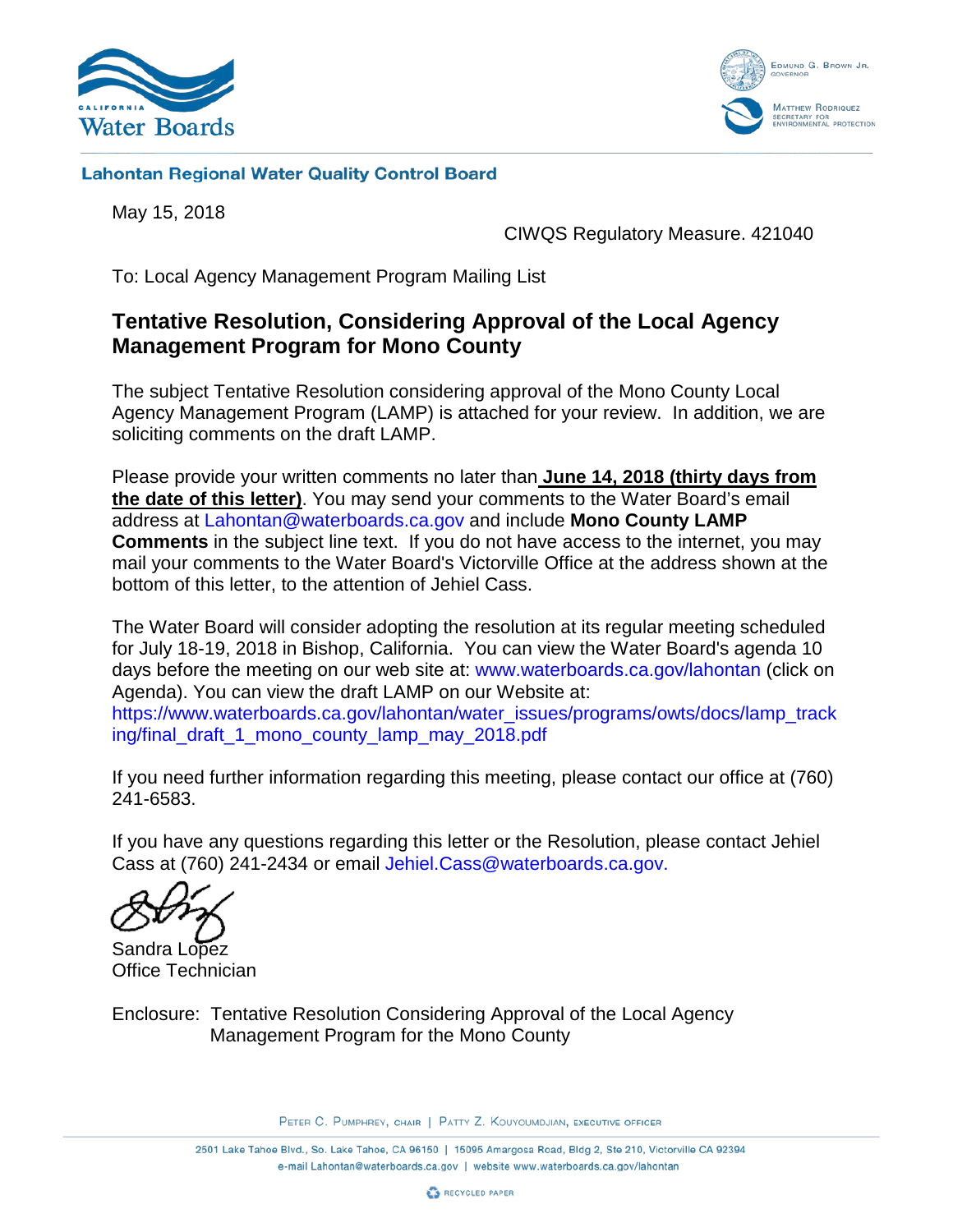### *Notice Submittal of Written Material for Regional Board Consideration*

**In order to ensure that the State of California Lahontan Regional Water Quality Control Board has the opportunity to fully study and consider written material, it is necessary to submit it at least ten (10) days before the Regional Board Meeting. Pursuant to Title 23 of the California Code of Regulations, Section 648.2, the Regional Board may refuse to admit written testimony into evidence unless the proponent can demonstrate why he or she was unable to submit the material on time or that compliance with the deadline would otherwise create a hardship. If any other party demonstrates prejudice resulting from admission of the written testimony, the Regional Board may refuse to admit it.**

- - - - - - - - - - - - - - - - - - - - - - -- - - - - - - - - - - - - - - - - - - - - - -- - - - - - - - - - - - - - - - - - -

#### COMPLETE FORM AND RETURN

To: CA Regional Water Quality Control Board, Lahontan Region 15095 Amargosa Road, Bldg 2, Ste 210 Victorville, CA 92394 ATTN: Jehiel Cass [Jehiel.cass@waterboards.ca.gov](mailto:Jehiel.cass@waterboards.ca.gov)

## **Tentative Resolution, Considering Approval of the Local Agency Management Program for Mono County**

|                      | We concur with tentative resolution |
|----------------------|-------------------------------------|
|                      | We concur; comments attached        |
|                      | We do not concur; comments attached |
| (Sign)               |                                     |
| (Type or print name) |                                     |
| (Organization)       |                                     |
| (Address)            |                                     |
| (City and State)     |                                     |
| (Telephone)          |                                     |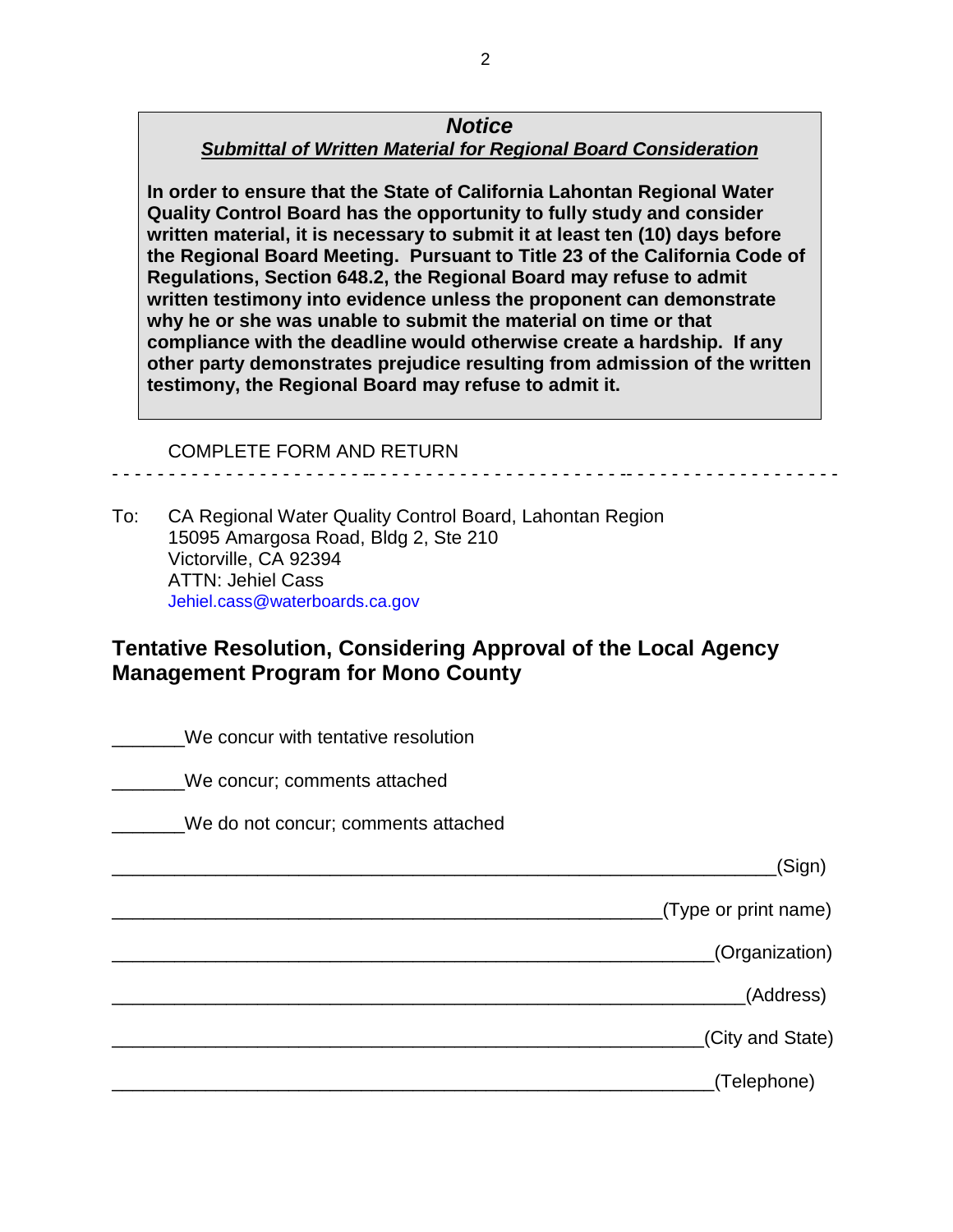### **CALIFORNIA REGIONAL WATER QUALITY CONTROL BOARD LAHONTAN REGION**

### **RESOLUTION NO. R6V-2018-TENTATIVE**

### **APPROVING THE LOCAL AGENCY MANAGEMENT PROGRAM FOR MONO COUNTY**

**WHEREAS**, the California Regional Water Quality Control Board, Lahontan Region (Water Board) finds that:

- 1. On June 19, 2012, the State Water Resources Control Board (State Water Board) adopted Resolution No. 2012-0032, which approved the Water Quality Control Policy for Siting, Design, Operation, and Maintenance of Onsite Wastewater Treatment Systems (OWTS Policy).
- 2. The OWTS Policy defines a local agency as any subdivision of state government that has responsibility for permitting the installation of and regulating OWTS within its jurisdictional boundaries; typically a county, city, or special district.
- 3. The OWTS Policy allows local agencies to propose Local Agency Management Programs (LAMPs) for Water Board approval. Upon approval, the local agency would manage the installation of new and replacement OWTS under that LAMP.
- 4. The OWTS Policy requires the Water Board to solicit comments from the State Water Board, Division of Drinking Water (DDW) regarding a LAMP's proposed setbacks and notifications to water purveyors.
- 5. On May 18, 2016, Mono County submitted a proposed LAMP to the Water Board.
- 6. On November 15, 2016, the Water Board issued a comment letter to Mono County regarding their submitted proposed LAMP.
- 7. On December 15, 2017, Mono County submitted a revised draft LAMP to the Water Board.
- 8. On April 9, 2018, the Water Board provided comments on the revised draft LAMP to Mono County.
- 9. On April 30, 2018, staff forwarded a copy of the proposed LAMP to DDW and solicited comments from DDW regarding the proposed LAMP's policies and procedures, including notification to local water purveyors prior to OWTS permitting. DDW comments involving set back requirements were addressed in the LAMP.
- 10. On May 9, 2018, Mono County submitted the final Mono County LAMP.